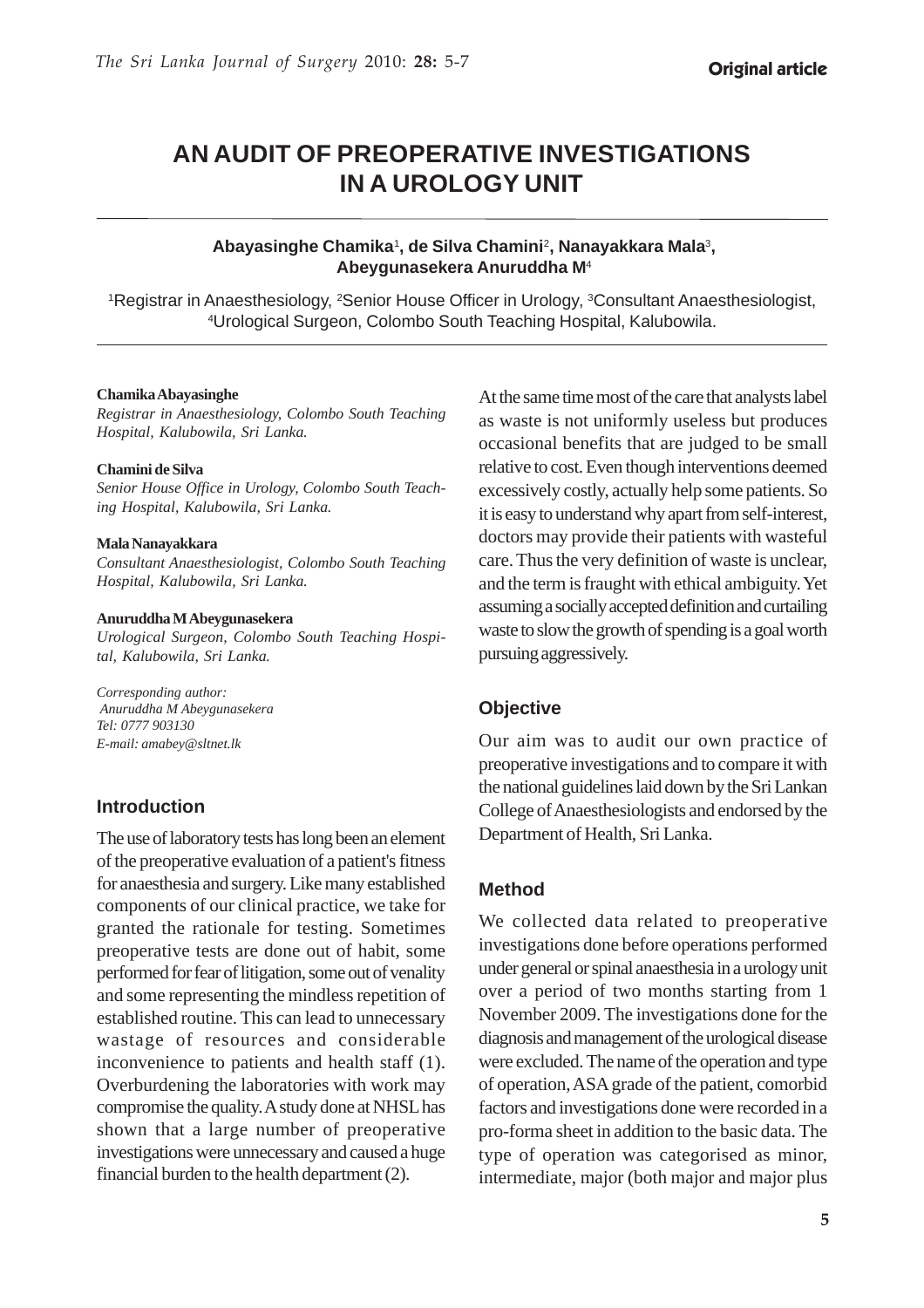categories were included in one group) and complex major (3). After collecting the data each case was compared with the guidelines.

## **Results**

There were 123 operations done under general or spinal anaesthesia during the study period. Fifty six patients belonged to the ASA I category. Thirty eight patients were in the ASA II category and eight were in the ASA III category. There were 60 major operations, 24 intermediate operations and 39 minor operations.

In 10 patients PT/INR was done as part of preoperative investigation but the indication was not clear. Chest x-ray was done unnecessarily in 10 patients. There was no clear indication for ECG in 27 patients, for haemoglobin in 24 patients and blood sugar level in 22 patients (Table 1). However, 1 patient in this group of 22 patients was found to have an elevated fasting blood sugar (FBS) level and was subjected to further tests for diabetes mellitus. Renal function tests were found to be inappropriate in 4 patients. Echocardiography was inappropriate in one patient only.

## **Table 1. Number of inappropriate investigations done**

| Investigation                   | <b>Number considered</b><br>inappropriate |
|---------------------------------|-------------------------------------------|
| Chest x-ray                     | 10                                        |
| <b>ECG</b>                      | 27                                        |
| Haemoglobin                     | 24                                        |
| <b>FBS</b>                      | 22                                        |
| Blood urea/<br>Serum creatinine | 04                                        |
| PT/INR                          | 10                                        |
| Echocardiography                | $^{(1)}$                                  |

## **Discussion**

Postoperative cardiac complications alone are responsible for one third of perioperative deaths after non-cardiac surgery (4). These lead to increased hospital stay and increased long term mortality rate. Therefore the aims of preoperative assessment are to predict the perioperative risk of morbidity and mortality and to identify patients who may benefit from interventions and those who should avoid surgery. There are other reasons for preoperative investigations too. Some do preoperative investigations to avoid cancellation of cases by anaesthetists. This is due to the heterogeneity of the indications for preoperative investigations by different anaesthetic teams. Some others request unnecessary investigations as a part of practicing defensive medicine. However, we must try to minimise such criteria and try to be scientific and accountable in our practice.

In our study, adherence to national guidelines was more than 75% in all preoperative investigations though there is room for improvement. This is in contrast to the figures of the NHSL where adherence to NICE (National Institute of Clinical Excellence) guidelines was less than 70% in most instances (2). It may be that this study involved only a single unit in a smaller hospital where heterogeneity among decision makers could be minimal. It also shows that clinical practice can vary among units and hospitals and extrapolation of results of one unit or a hospital to all the units in the country could be misleading and inappropriate. Therefore before recommending strategies it is important to conduct audits in different units as much as possible. The younger generation of specialists should be encouraged to perform their audits in their respective units as a routine.

According to the national guidelines, patients with liver disease including suspected alcohol abuse should have the prothrombin time and INR (PT/ INR) as part of the preoperative investigations (5). In Sri Lanka 39% of men in urban areas consume alcohol (6). Many of them may not admit drinking alcohol when questioned. Therefore PT/INR was considered an appropriate preoperative investigation